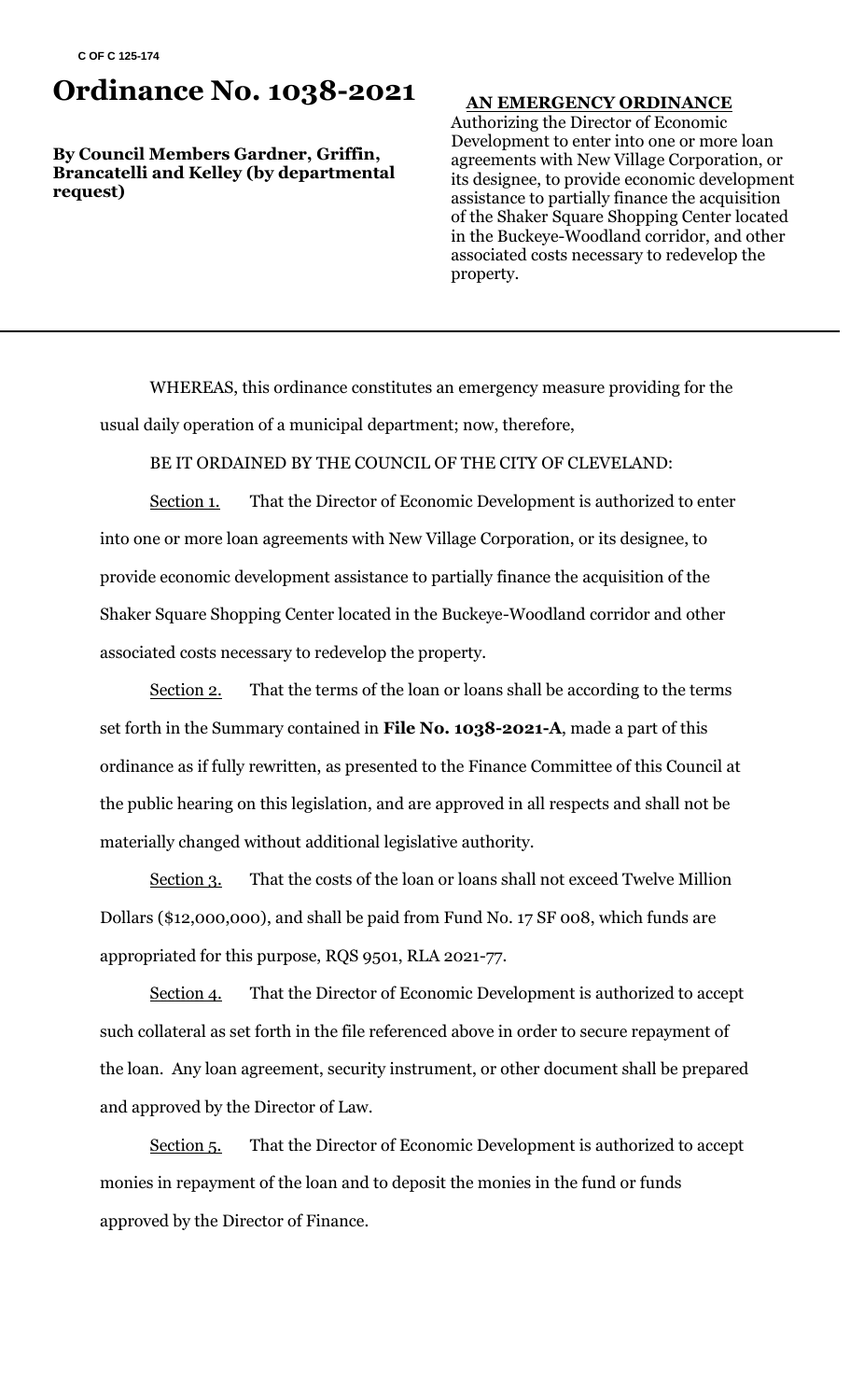## **Ordinance No. 1038-2021**

Section 6. That the Director of Economic Development is authorized to charge and accept fees in an amount not to exceed the maximum allowable fees under federal regulations and the fees are appropriated to cover costs incurred in the preparation of the loan application, closing and servicing of the loan. The fees shall be deposited to and expended from the fund or funds approved by the Director of Finance.

Section 7. That the contract and other appropriate documents needed to complete the transaction authorized by this legislation shall be prepared by the Director of Law.

Section 8. That this ordinance is declared to be an emergency measure and, provided it receives the affirmative vote of two-thirds of all the members elected to Council, it shall take effect and be in force immediately upon its passage and approval by the Mayor; otherwise it shall take effect and be in force from and after the earliest period allowed by law.

SMa:nl 11-15-2021 FOR: Interim Director Ebersole